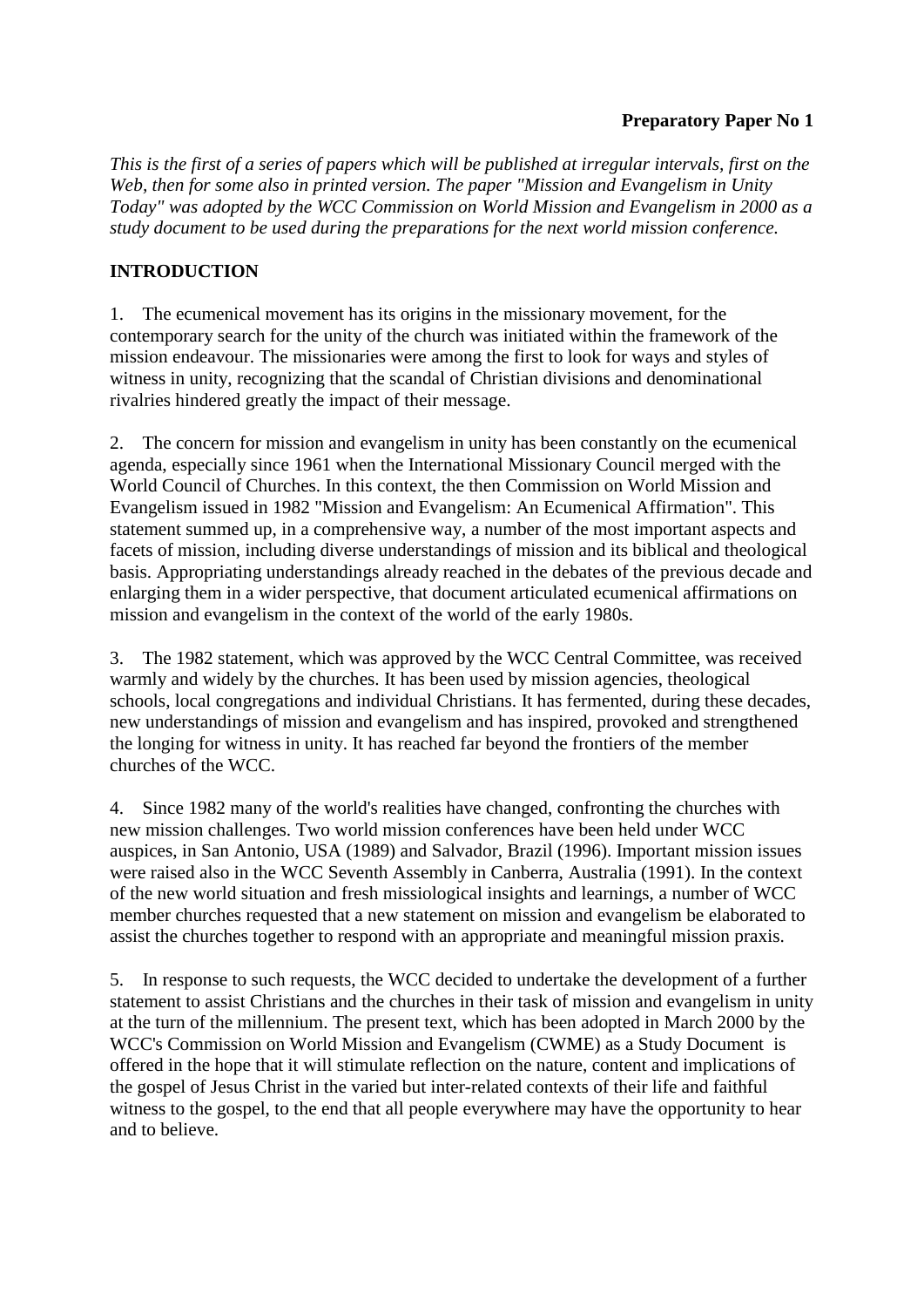6. The present document does not replace the 1982 statement; neither does it promote a theology of mission different from what was agreed upon ecumenically in that statement. It has an identity of its own. *It attempts to articulate anew the churches' commitment to mission and evangelism in unity within the context of the challenges facing them today.*

7. *Use of terminology*. For some Christians and churches the terms "mission" and "evangelism", although related, are perceived and used differently; for others the two are virtually identical in both meaning and content. In the present document the two terms are used with some differentiation.

a) "Mission" carries a holistic understanding: the proclamation and sharing of the good news of the gospel by word *(kerygma*), deed (*diakonia*), prayer and worship (*leiturgia*) and the everyday witness of the Christian life *(martyria*); teaching as building up and strengthening people in their relationship with God and each other; and healing as wholeness and reconciliation into *koinonia*  $\Box$  communion with God, communion with people, and communion with creation as a whole.

b) "Evangelism", while not excluding the different dimensions of mission, focuses on explicit and intentional voicing of the gospel, including the invitation to personal conversion to a new life in Christ and to discipleship.

8. The expression "mission in unity" refers to the search for ways of witnessing together in unity and cooperation  $\Box$  despite differing ecclesiologies  $\Box$  within the context of the burning challenges facing churches everywhere today "so that the world may believe" (John 17:21), avoiding any form of confessional rivalry or competition. This does not imply an unrealistic super-church ecclesiology; neither does it deny the intrinsic relationship between mission and ecclesiology.

# **A. MISSION AND EVANGELISM IN UNITY: AN IMPERATIVE AND VOCATION**

9. Mission is central to Christian faith and theology. It is not an option but is rather an existential calling and vocation. Mission is constitutive of and conditions the very being of the church and of all Christians.

10. The God revealed by the scriptures is not static but rather relational and missionary: a God who has always been manifested as the Lord of history, leading God's people towards fullness of life through the covenants, the law, and the prophets who voiced God's will and interpreted the signs of the times; a God who came into the world through the incarnated Son, our Lord Jesus Christ, who, taking human flesh, shared our human condition and became one of us, died on the cross and rose from the dead; a God who, in the power of the Holy Spirit, loves, cares for and sustains humanity and the whole of creation, leading them towards salvation and transfiguration.

11. The mission of God (*missio Dei*) has no limits or barriers; it has been addressed to and has been at work within the entire human race and the whole of creation throughout history. Jesus' parables of the good Samaritan and the sheep and the goats and his dialogue with the Syro-Phoenician woman clearly point in that direction. The early church apologists, in the framework of the dialogue with the people of their time, developed this idea further. On the basis of John 1, they explained that the Logos (Word), God's co-eternal and consubstantial Son, was and is present with the Father and the Holy Spirit in all God's acts, and that through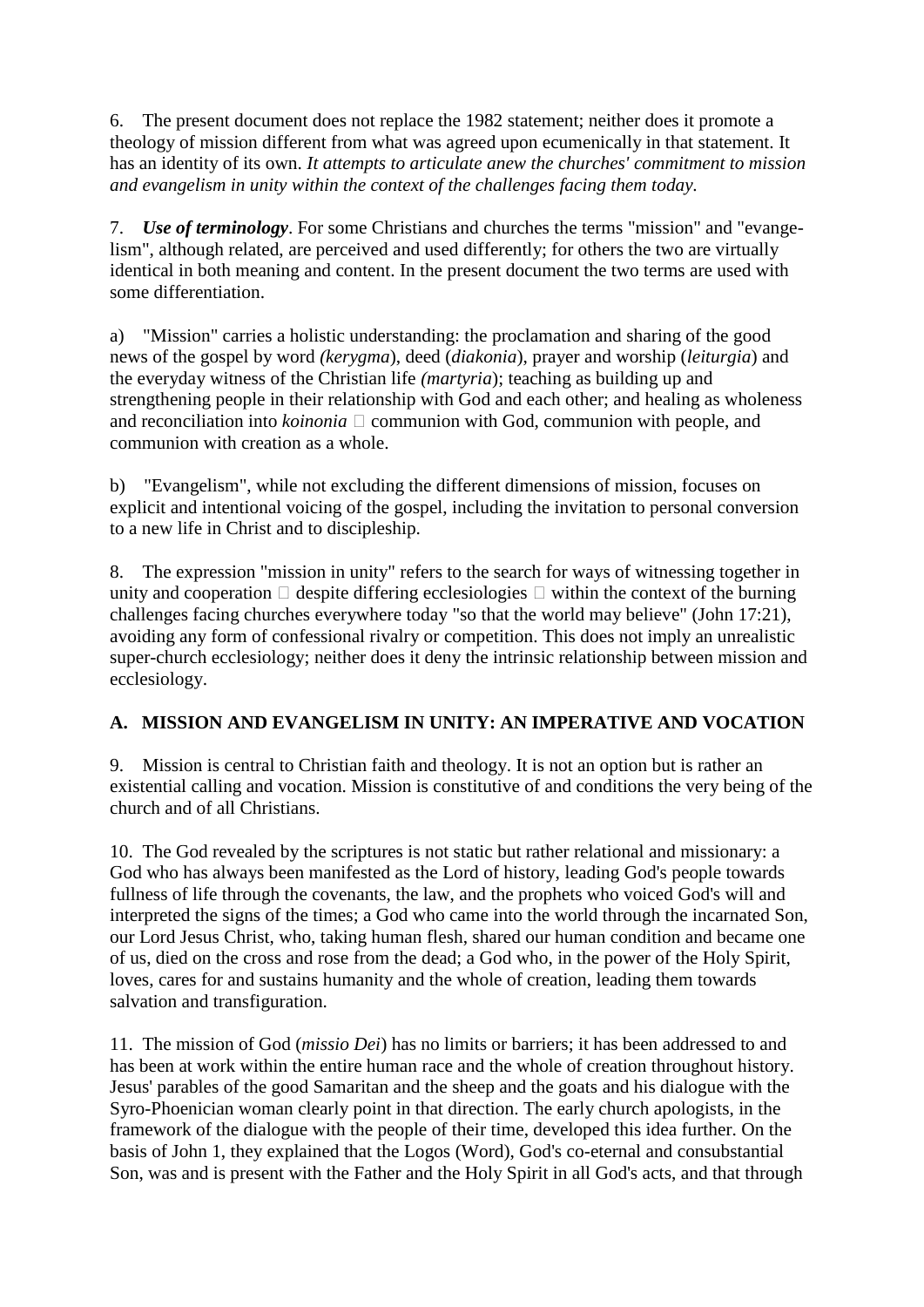the Word the world was created: God spoke, and "the Spirit swept over the face of the waters" (Gen. 1:2 ). In the Holy Spirit, they said, God spoke clearly and explicitly through the Word not only to the prophets of the Old Testament but also (though in a different way) to people of other nations and religions. When the fullness of time had come (Gal. 4:4), the very same Word "became flesh and lived among us" (John 1:14), coming to "his own" (John 1:11).

12. A trinitarian approach to the *missio Dei* is therefore important. On the one hand, this promotes a more inclusive understanding of God's presence and work in the whole world and among all people, implying that signs of God's presence can and should be identified, affirmed and worked with even in the most unexpected places. On the other hand, by clearly affirming that the Father and the Spirit are always and in all circumstances present and at work together with the Word, the temptation to separate the presence of God or the Spirit from the Son of God, Jesus Christ, will be avoided.

13. The mission of God *(missio Dei)* is the source of and basis for the mission of the church, the body of Christ. Through Christ in the Holy Spirit, God indwells the church, empowering and energizing its members. Thus mission becomes for Christians an urgent inner compulsion, even a powerful test and criterion for authentic life in Christ, rooted in the profound demands of Christ's love, to invite others to share in the fullness of life Jesus came to bring (John 10:10). Participating in God's mission, therefore, should be natural for all Christians and all churches, not only for particular individuals or specialized groups. The Holy Spirit transforms Christians into living, courageous and bold witnesses (cf. Acts 1:8). "We cannot keep from speaking about what we have seen and heard" (Acts 4:20) was the response of Peter and John when they were ordered to keep silent about Jesus; or, in Paul's words: "If I proclaim the gospel, this gives me no ground for boasting, for an obligation is laid on me, and woe betide me if I do not proclaim the gospel!"(1 Cor. 9:16).

14. Christians are called through metanoia to "have the mind of Christ" (1 Cor. 2:16), to be agents of God's mission in the world (Matt. 28:19-20, Mark 16:15), to identify the signs of God's presence, affirming and promoting them by witnessing to and cooperating with all people of good will, and to be co-workers with God (1 Cor. 4:1) for the transfiguration of the whole of creation. Thus, the goal of mission is "a reconciled humanity and renewed creation" and "the vision of God uniting all things in Christ is the driving force of its life and sharing".<sup>[i]</sup> "The church is sent into the world to call people and nations to repentance, to announce forgiveness of sin and a new beginning in relations with God and with neighbours through Jesus Christ."[ii]

15. The mission of the church in the power of the Spirit is to call people into communion with God, with one another and with creation. In so doing, the church must honour the intrinsic and inseparable relationship between mission and unity. The church has the responsibility to live out the unity for which Jesus prayed for his people: "that they may all be one... so that the world may believe" (John 17:21). This conviction must be proclaimed and witnessed to in the community into which people are invited.

16. Mission in Christ's way is *holistic*, for the whole person and the totality of life are inseparable in God's plan of salvation accomplished in Jesus Christ. It is  $local \sqcup$  "the primary responsibility for mission, where there is a local church, is with that church in its own place." It is also *universal,* that is, to all peoples, beyond all frontiers of race, caste, gender, culture, nation  $\Box$  to "the ends of the earth" in every sense (cf. Acts 1:8; Mark 16:15; Luke 24:47).<sup>[iii]</sup>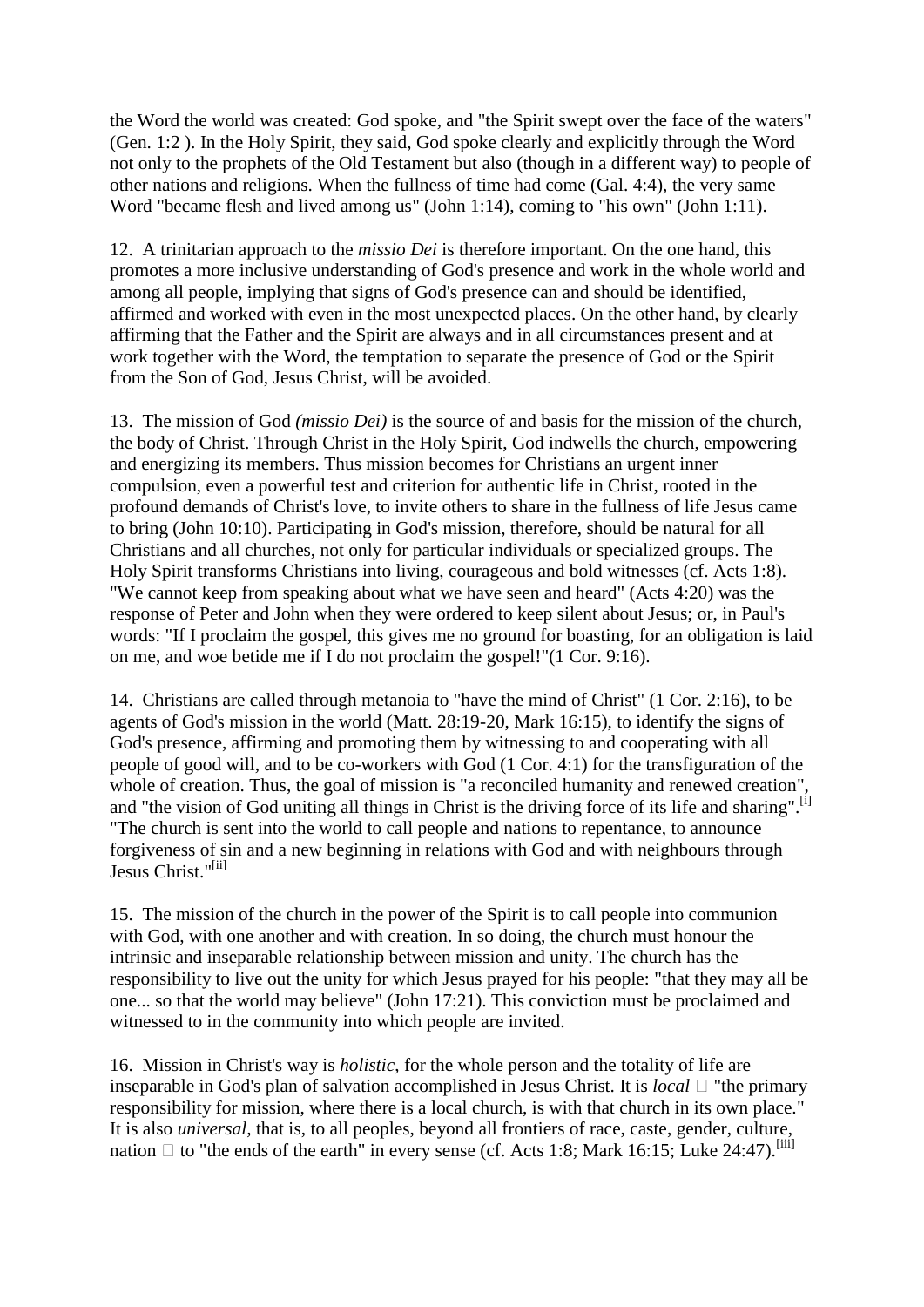17. "To tell the story [of Jesus Christ] is the specific privilege of the churches within God's overall mission."<sup>[iv]</sup> Evangelism includes explication of the gospel  $\Box$  "accounting for the hope that is in you" (1 Pet. 3:15)  $\Box$  as well as an invitation to believe in the triune God, become a disciple of Christ and join the community of an existing local church. "Proclamation of Jesus Christ requires a personal response. The Living Word of God is never external, unrelational, disconnected, but always calling for personal conversion and relational communion. Such a conversion is more than appropriation of a message: it is a commitment to Jesus Christ, imitating his death and resurrection in a very visible and tangible way. That which begins with a personal commitment must, however, immediately lead into a relationship with other members of the body of Christ, the local witnessing community." $[v]$ 

### **B. CONTEXT OF MISSION TODAY: CONTEMPORARY TRENDS**

18. A major facet of the contemporary context of mission is that of *globalization*  $\Box$  a relatively recent phenomenon having to do with economic developments, changes in means of global communication and the consequent imposition of a new monoculture and a related set of values on most societies. These trends are of course not totally new; but the political changes at the end of the 1980s allow them now to influence the whole world unhindered by any global counter-force.

19. A crucial aspect of globalization is the increasing liberalization of the economy, characterized by the unlimited flow of capital all over the world in search of maximum profit in the short term. These financial operations have rules of their own, mostly without reference to real production of economic goods or services. They have unpredictable effects and damage national economies, leaving governments and international institutions with virtually no possibility of influencing them. In that sense, globalization challenges and is a threat to the very basis of human society.

20. In the wake of the collapse of communism, the free market has become the sole overall functioning system. Economics have become the major criteria for human relationships. The whole realm of present-day social realities, including human beings themselves, is defined and referred to in economic and financial categories. In the global market, people matter insofar as they are consumers. Only those who are stronger and more competitive survive. Those who have no value for the market  $\Box$  people who are poor, sick, unemployed, powerless  $\Box$  are simply pushed to the fringes of society. Exclusion, accompanied by structural, spiritual and physical violence, has reached intolerable levels in most parts of the world. The impact of globalization on the so-called developing countries and regions is a life-and-death issue: provision for fundamental human needs such as shelter, health care, nutrition and education among the poorest is actually less than it was thirty years ago. This has resulted in the increasing "economic migration" of workers, rural and indigenous people, looking for jobs or expelled from their lands.

21. Among the consequences of this trend is the increasing degradation of the environment. Nature in many places is savagely exploited, resulting in ecological crises and disasters which threaten even the continuation of life on our planet.

22. A second aspect of globalization has to do with new information technology and mass communication possibilities, the accelerated development and growth of which is transforming human and social relations. At a first glance, it seems that the ancient dream of making the world one is finally becoming a reality. The globe seems to be becoming very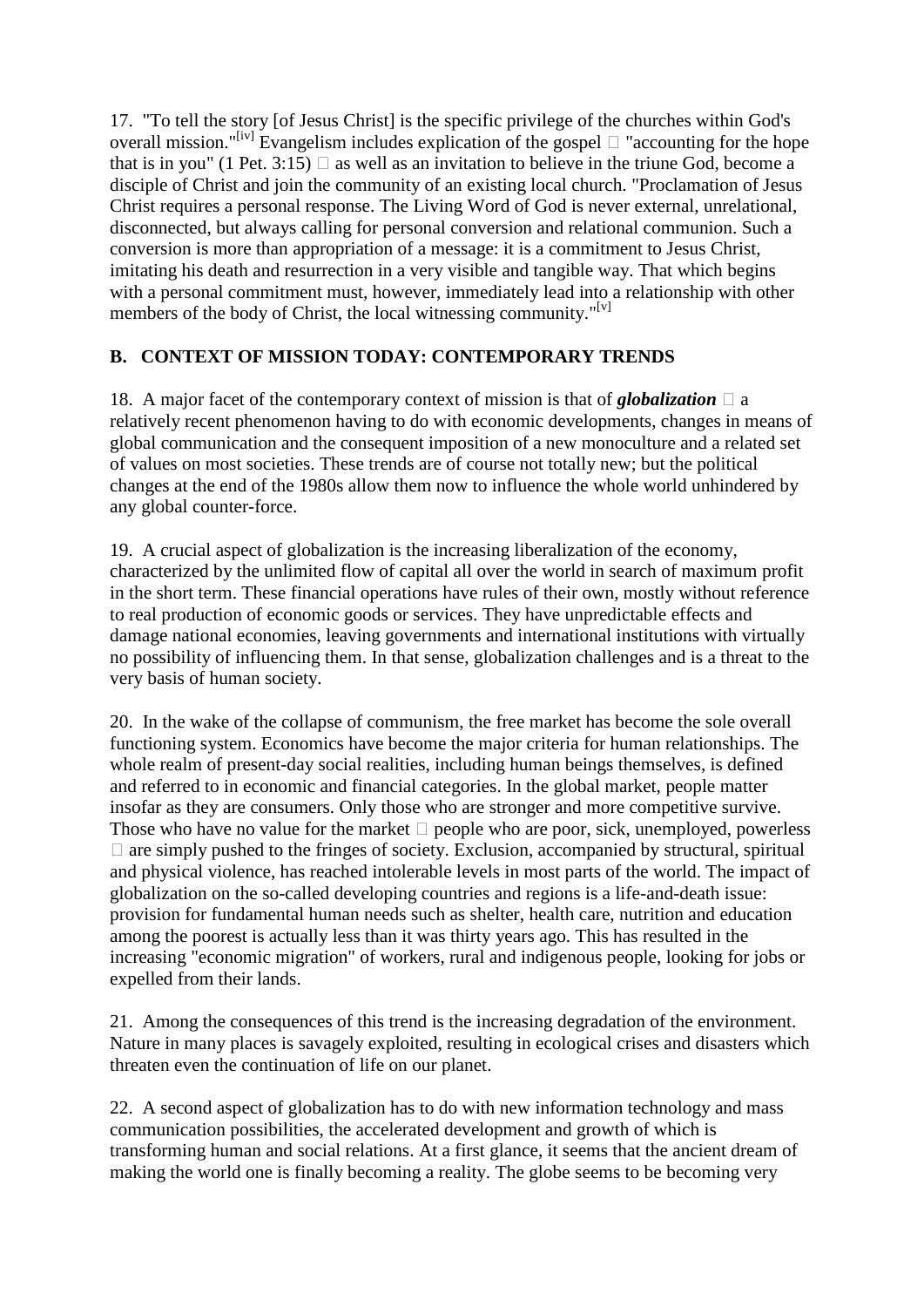small. People in all parts of the world can and do benefit from new technological developments. Intercommunication is flourishing. Recent scientific and medical discoveries can be shared globally and instantaneously. The new electronic communication tools can be used for human progress, for creating a more transparent and open world, for disseminating information on abuses of human rights and the crimes of dictators. They help peoples' movements and churches throughout the world to network more efficiently. But they are also used by racist and criminal groups and, especially, by those who within seconds move millions of dollars to wherever they will be able to take the largest profit. And those who do not have access to the new communication networks suffer from new exclusion.

23. Through processes of globalization, the values of *post-modernity*, rooted in Western cultures, are spreading rapidly across the globe. The very identities of people are in danger of being diluted or weakened in the melting-pot of the powerfully tempting and attractive monoculture and its new set of values. The very notion of nationhood itself is severely challenged. Individualism is preferred to life in community. Traditional values which formerly were lived as public values are today being privatized. Even religion is treated as merely a private matter. Personal experience takes the place of reason, knowledge and understanding. Images are preferred to words and have a greater impact on people in terms of advertising, promoting or conveying "truths" and goods. The importance of the present moment is emphasized; the past and future do not really matter. People are persuaded to believe that they are masters of their own lives and are therefore free to pick and choose what suits themselves.

24. The expanding monoculture does not yet affect the whole world to the same degree. The people most influenced by the new cultural trends are the ones who can participate in the market, especially those in the power centres of each country and region. How the values of post-modernity will interact with the various human cultures is not entirely predictable. Resistance has grown against this subtle new form of imperialism, from grassroots organizations and communities, indigenous peoples, churches of the poor and cultures rooted in strong religious worldviews.

25. The centripetal forces of globalization are accompanied by centrifugal forces of *fragmentation*, which are being felt ever more acutely. This fragmentation is being experienced at personal, national and international levels. Traditional family patterns are breaking down. Divorces have reached an unprecedented rate and the number of one-parent families is growing in many places. At the national level, in the vacuum created by the collapse of the totalitarian regimes in Eastern Europe and the ramifications of that collapse in the rest of the world, turmoil, tensions and fragmentation have arisen among and within the somewhat artificial statal units inherited from the pre-1989 period. New states have emerged along ethnic and tribal lines. Peoples who have lived together for generations can no longer stand one another. Cultural and ethnic identities are being used to oppress other identities. "Ethnic cleansing" and genocides are taking place in many parts of the world, bringing immense suffering, increasing hatred and setting the stage for further violence towards humankind and creation.

26. The contemporary context of mission includes *trends within the churches* as well. In many parts of the world, churches are growing dramatically. This is true of churches  $\Box$ including so-called mainline churches  $\Box$  in disadvantaged communities, Pentecostal or African instituted churches and charismatic renewal movements, especially but not exclusively in the South. Even in the wealthier countries, where post-modernity is influencing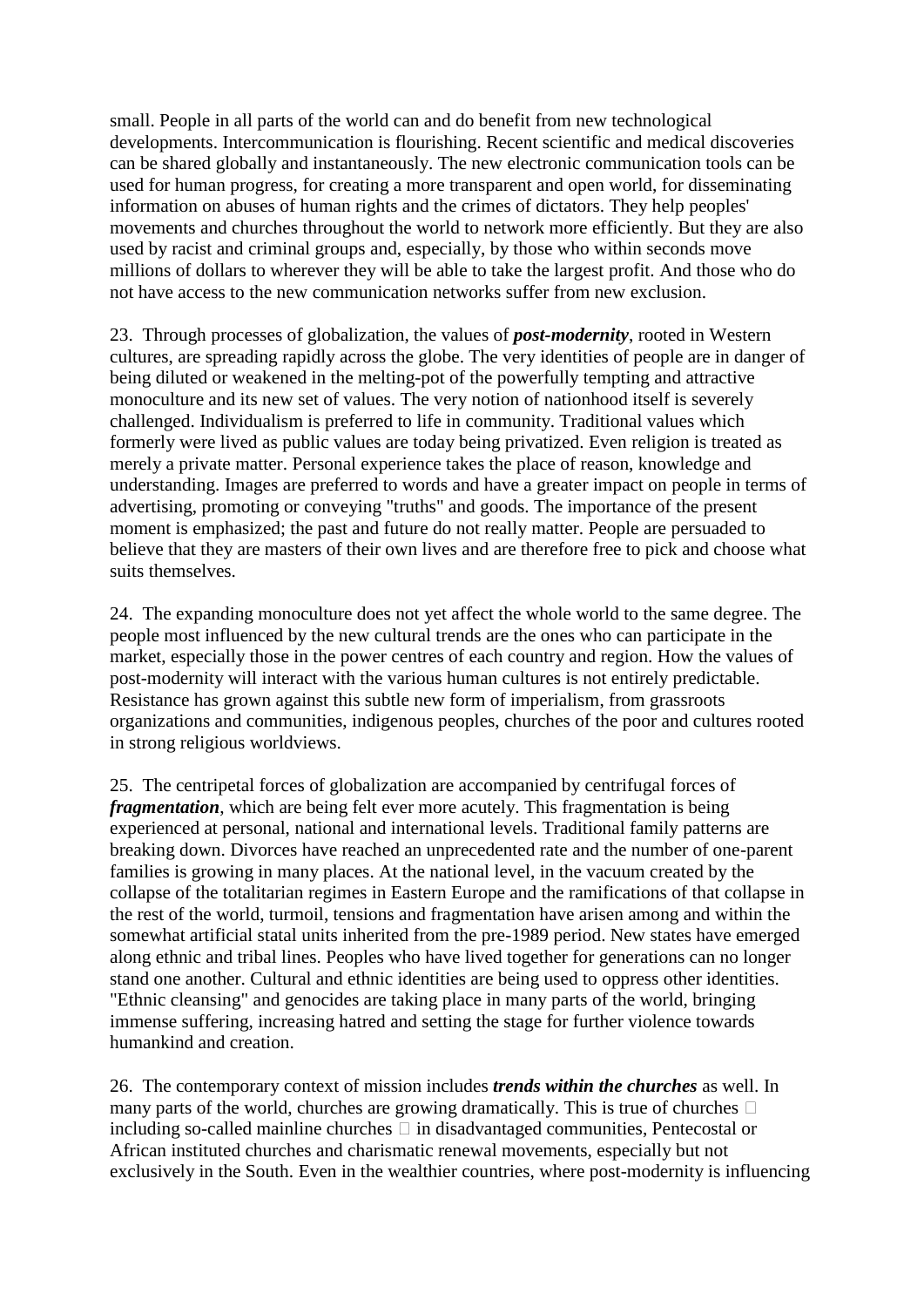attitudes and beliefs, new ways of "being church" in terms of community life and worship are experienced. And a growing number of strong missionary movements reaching out to other parts of the world are based in the South.

27. Some but not all of these churches appear to be striving for holistic witness to the gospel. Indeed, the highly competitive environment of the free market is reinforcing many churches and para-church movements in their perception of mission as the effort to attract and recruit new "customers", while retaining the old ones. Their programmes and doctrines are presented as "religious products", which must be appealing and attractive to potential new members. They evaluate the success of their mission in terms of growth, of numbers of converts or of newly planted churches. Unfortunately, very often their "new members" already belonged to other churches. Thus proselytism (as competition and "sheep-stealing") is one of the sharp contemporary issues facing the churches.

28. After so many decades of ecumenical dialogue and life together, there is a paradoxical resurgence of confessionalism today, undoubtedly linked to the fragmentation process. Denominations are signs of the richness of charisms and spiritual gifts within the household of God when they positively contribute to a better common understanding of the gospel and the mission of the church in the process towards unity. But many churches seem to be more concerned about affirming and strengthening their own confessional and denominational identities than about ecumenical endeavours. Some prefer to do their missionary and diaconal work alone, in parallel or even in competition with others, and the number of fundamentalist and anti-ecumenical Christian groups seems to be on the increase.

29. Finally, new religious movements of various kinds are proliferating everywhere, recruiting their adherents from traditionally Christian families, even from among active church members. The churches and their teachings are often attacked and denounced while new, modern, more attractive messages are promoted.

30. The above brief description of the overall context does not, of course, take into consideration the important variations and even opposite emphases in different regions and local situations. Nevertheless, this is the "world" in which the churches are called to give clear, authentic witness to the gospel and to develop viable alternatives for the future which are faithful to mission in Christ's way[vi] .

# **C. MISSION PARADIGMS FOR OUR TIMES**

#### **1. Called to participate in God's mission for fullness of life**

31. The rapidly spreading processes of globalization, expressed in the savage and uncontrolled free-market economy and in high technology which reduces the value of the whole of reality to economic and financial categories, confronts the mission of the church with the growing phenomenon of dehumanization. In contexts of poverty and inhuman exploitation this is experienced as a daily struggle for the most elementary basics of life, even for life itself. In other contexts, within a framework of hopelessness, discouragement and estrangement  $\Box$  experienced as lack of meaning in the present and lack of hope for the future  $\Box$  the suicide rate (especially among young people) is growing and apathy is becoming fashionable. In all cases, the church is called to proclaim the good news of Jesus Christ with boldness and to participate in God's mission for fullness of life. It is the mission of the church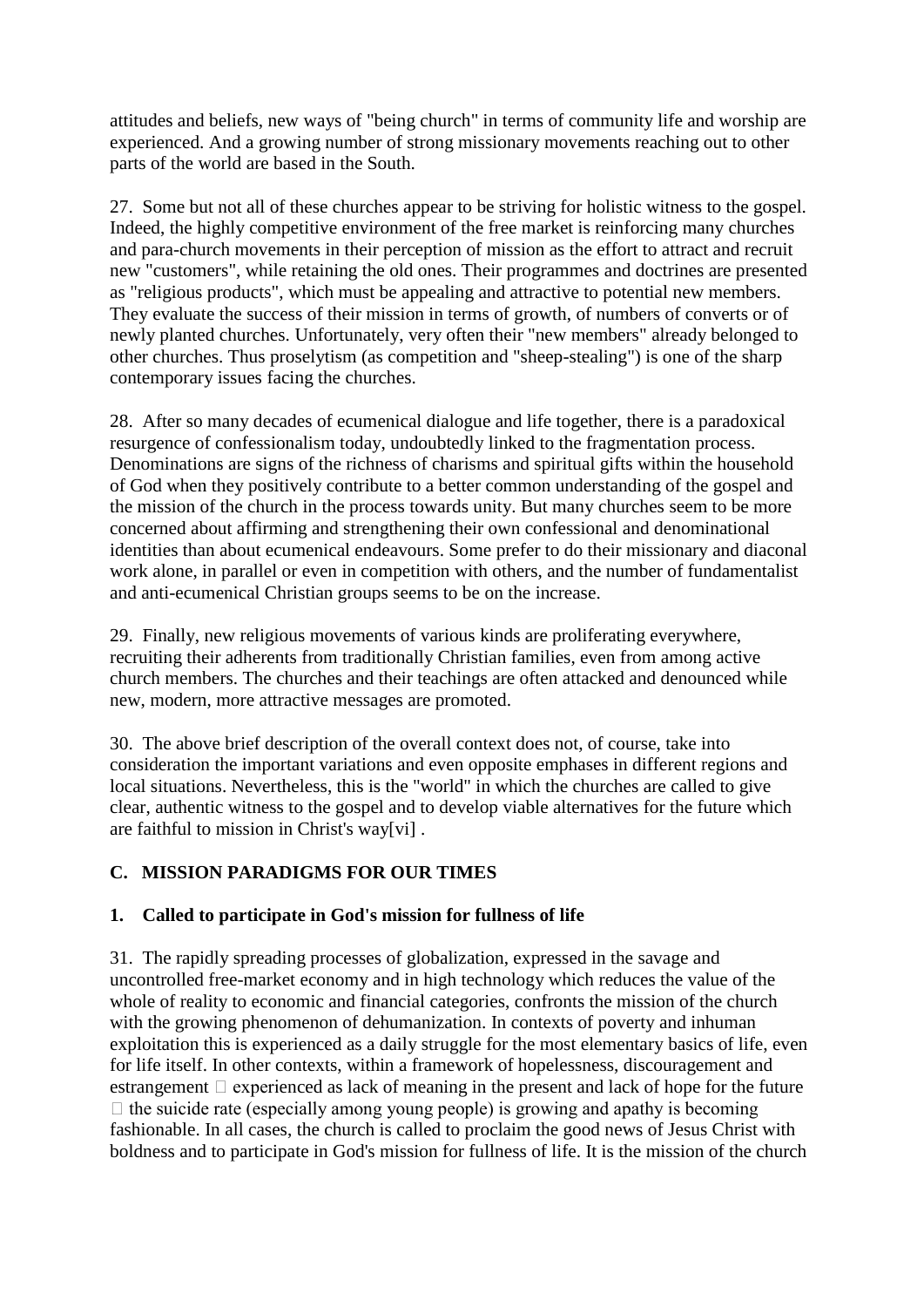to reaffirm with courage and persistence the unique and eternal value of each human person as being created in the image of the holy, mighty and immortal God.

32. Within a context of human reductionism and spiritual captivity, there are signs of the search for meaning, fulfilment and spirituality. A fresh new missionary enthusiasm is evident today and new Christian communities are being established.

33. On the other hand, the growth of new religious movements and the search of youth in particular for religious experiences is becoming a characteristic of our time. Often, however, such searches and consequent experiences have brought painful results, as the dominating spirit of today's context has put its mark even on attempts towards a liberating, fulfilling spirituality. Seen through the contemporary lens of individual fulfilment and experience, spirituality is often understood as a set of techniques and methods for personal growth, holistic health, clarity of mind, control of senses. In other words, the source of fulfilment and meaning is seen not in a relationship with a personal God who is both transcendent and immanent, but rather in the attempt to "awaken" the godly powers which are already present, though dormant, in human beings.

34. In the face of such challenges, it is the mission of the church to encounter people's needs and searches, helping them to discover adequate answers and directions on the basis of the scriptures and the experience of the church throughout the ages. It is timely to witness in word and deed that the source of life, meaning and fulfilment is the triune God fully revealed and manifested in the life of Jesus of Nazareth. By his death on the cross, death was defeated; and through his resurrection, authentic meaning and the final goal and vocation of humanity was transformed into life in its fullness. In the Christian life, therefore, taking up one's own cross  $\Box$  with all the pains that the death of the old self may imply  $\Box$  leads always to a joyful and fulfilling experience of resurrection into a new creation (2 Cor. 5:17). From the experiences of "so great a cloud of witnesses" (Heb. 12:1) over the centuries, it is therefore imperative to convey the message that Christian spirituality leads to holistic healing, community and fullness of life in relationship with God, other people and the whole of creation.

35. Religion as life in Christ and consciousness of a rediscovered full and authentic human identity, therefore, cannot be simply a private matter. Rather it shapes one's whole perspective, vision and ways of relating to others. Christians cannot lead dichotomic lives: religious life and secular life are a single reality. Life itself should be a continuous liturgy of loving relationships with God, the source of life, and with other people and the whole of creation. Thus all realities faced by human beings in their daily lives may be subjects of theological reflection. Faith touches all realms of life  $\Box$  including social and economic justice, politics, ethics, biogenetics and the environment  $\Box$  and enables appropriate and prophetic answers and directions from that specific perspective.

36. The church is also called to offer, out of its experience over the centuries, concrete alternative paradigms to the consumerist ideology of globalization. To the temptation of dominion it must set limits and use its power to say "no more"; to the temptation of possession and ownership, the ascesis of the early Christians who refrained from eating and shared their food and belongings with the needy and dispossessed; to the temptation of power, the prophetic voice; to the temptation of proclaiming a truncated and partial message tailored to the preferences and expectations of people of our time, the accurate and whole message of the gospel  $\Box$  "the whole church [challenged] to take the whole gospel to the whole world".<sup>[vii]</sup>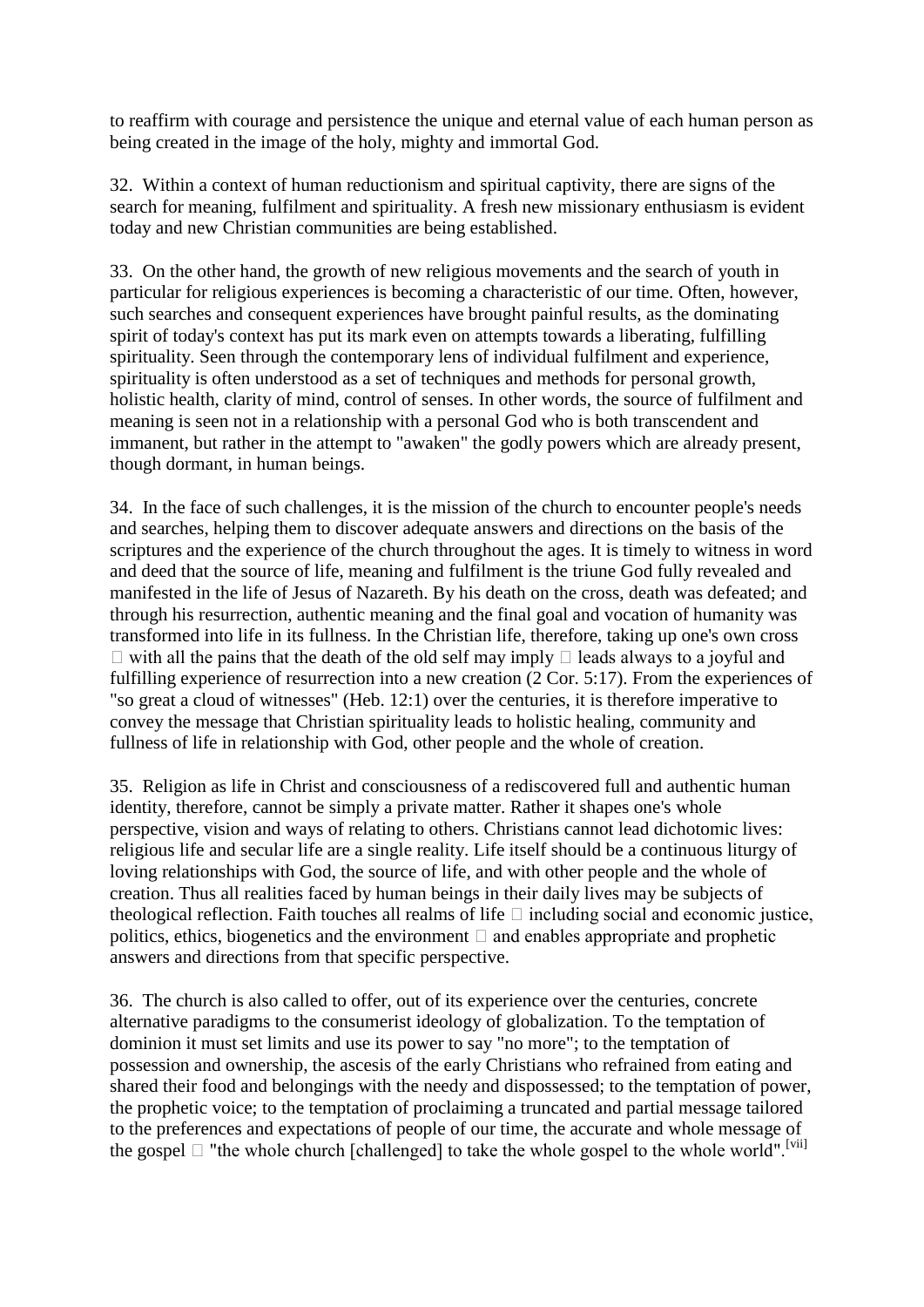### **2. Called to life in community**

37. Another great challenge facing Christian mission in our time, especially in the North, is individualism, which penetrates and influences all spheres of life. The individual seems to be considered the sole norm of reality and existence. Society and community are losing their traditional, historical meaning and value. This trend in human relationships also affects the traditional understanding of the relationship between Christians and the church in the process of salvation. Many perceive salvation as a matter between an individual and God, and do not see the role of the community of faith, the church. They may affirm faith in God, but may severely challenge or even deny the significance of the church as an instrument for relationship to God, other people and the whole of creation, as well as the concept of salvation in and through community.

38. In the face of such a trend, which is affecting the very fabric of human society in general and of Christian community in particular, the church is called to proclaim God's will and intention for the world. Created in the image of the triune God  $\Box$  who is by definition an eternal communion of life and love  $\Box$  human beings are by nature relational. The relational dimension of human life is a given, ontological reality. Any authentic anthropology, therefore, must be relational and communitarian.

39. The Trinity, the source and image of our existence, shows the importance of diversity, otherness and intrinsic relationships in constituting a community. The members of a community are different, with different gifts, functions, strengths and weaknesses (if the members were all the same, the body could not be constituted (1 Cor. 12)). The community therefore requires diversity and otherness. These however should be neither over against nor parallel to but complementary to one another.

40. The Salvador conference highlighted the importance that the gospel places on the different identities that constitute community. Such identities, be they national, cultural, historical or religious, are affirmed by the gospel so long as they lead in the direction of relationship and communion. Identities which attempt to further their own interests at the expense of others  $\Box$  demonstrated, for example, in xenophobia, "ethnic cleansing", racism, religious intolerance and fanaticism  $\Box$  thus disrupting and destroying the koinonia, are denied and refuted by the same gospel.

41. An authentic Christian community should be both local and catholic (from *kata holon*, meaning "according to the whole"). Catholicity, which is a mark of the authenticity of any Christian community, is in fact based on the diversity of local identities in complementary communion with one another.

42. Such theological affirmations have important implications for the mission praxis of the church. The Salvador conference, for example, touched on the issue of indigenous spirituality within the framework of the relationship between the gospel and cultures. If the church is a koinonia of convergent and complementary diversities, it is necessary to seek ways in which expressions of Christian theology, liturgy and spirituality in forms other than the traditional and historical ones can be integrated and incorporated in the manifold spectrum.

43. In the same perspective arises the issue of the inclusive community of women and men as equal and complementary partners in the life of the church. The recognition of the role of women in the mission of the church, bringing fullness and integrity to human and church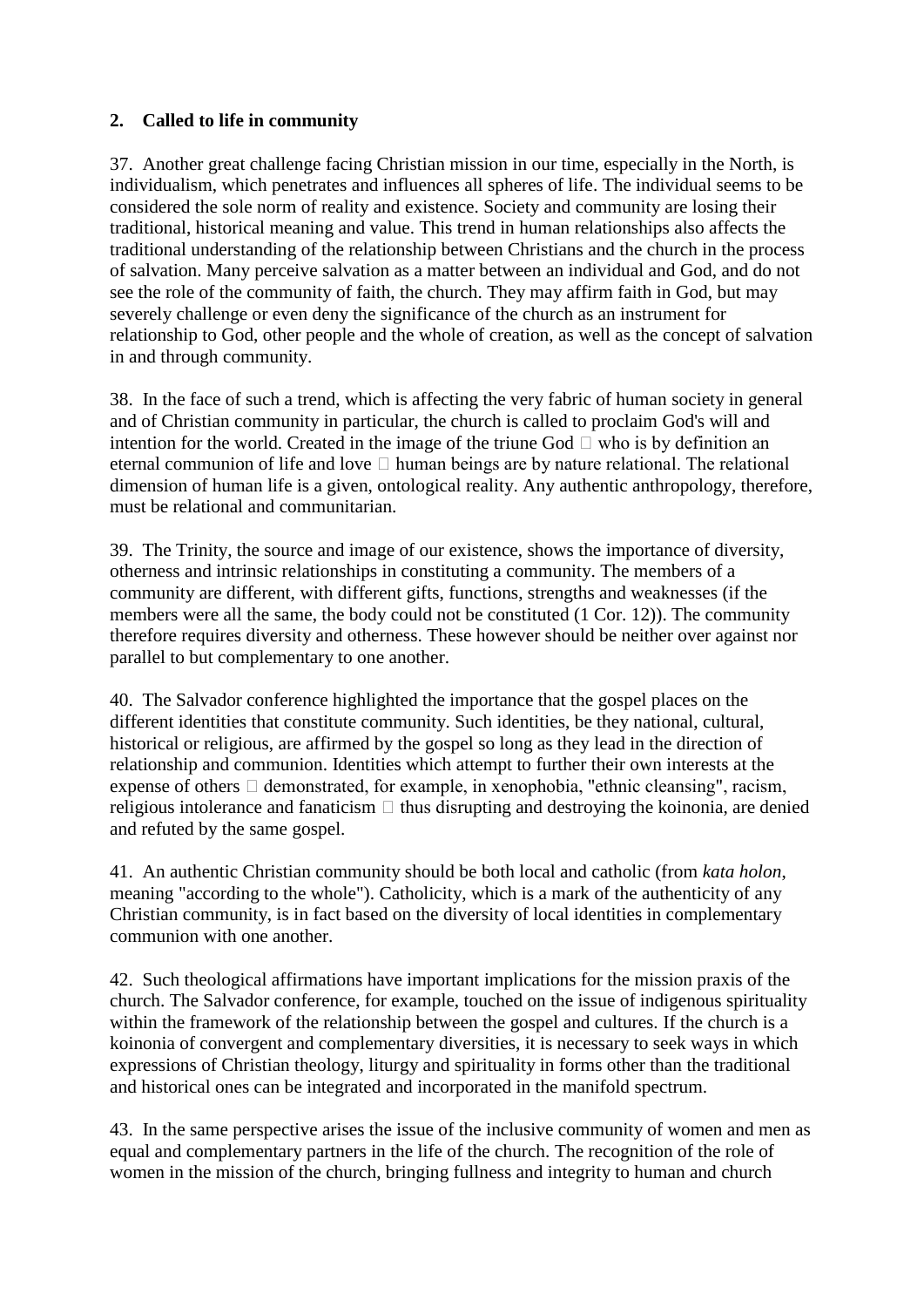community, is a sine qua non. To that end, attention should be drawn to the manifold examples in church history of preaching, witnessing and martyred women and to the women saints who, because of their faithfulness in proclaiming the gospel, are venerated as "equal to the apostles".

44. On the basis of the recognition that mission should begin with listening and learning rather than preaching, teaching and proclaiming, a new approach may be called for in relation to the growth of "implicit religion" in many societies. Many people strongly confess faith in God but have little or no relationship with the church. Some practise at home their own form of "liturgy" and devotion. Such practices have often been regarded by the church as mere traditions, folklore or even superstition. Perhaps they could rather be considered as a sincere search for the living God, for fullness of life and meaning  $\Box$  however different they may be from the worship of a local congregation  $\Box$  and become a basis on which to build and to witness with love to the message of the gospel.

### **3. Called to incarnate the gospel within each culture**

45. "Culture shapes the human voice that answers the voice of Christ", said the Bangkok world mission conference in 1973. Recent developments have again placed the inseparable relation between the gospel and human cultures on the mission agenda. At the Canberra assembly (1991) and in other circles there have been heated debates about inculturation theologies and attempts to articulate the gospel in terms very different from the traditions of some of the historical churches. Experiences shared during the Ecumenical Decade of Churches in Solidarity with Women demonstrated how cultures have sometimes been misused for power purposes and become oppressive. During the 1990s the world has witnessed an increasing affirmation of local identities, often leading to violent conflicts and persecution on ethnic and cultural grounds, sometimes with direct or indirect support by Christians or churches. Such a context makes it urgent for mission reflection to take up afresh the challenge of inculturation.

46. The Salvador conference strongly affirmed that "there is no way of being human without participating in culture, for it is through culture that identity is created".<sup>[viii]</sup> Culture is interpreted both as a result of God's grace and as an expression of human creativity. In any actual context, it must be stressed that culture is intrinsically neither good nor bad, but has the potential for both  $\Box$  and is thus ambiguous.

47. In recent ecumenical discussions, culture has been understood in a very broad sense as including all aspects of human effort. "Each community has a culture  $\Box$  by which is meant the totality of what constitutes its life, all that is essential for relationships among its members, and its relationships with God and with the natural environment."[ix] This means that religion is part of culture, often even at its heart. One cannot speak of cultures without including people's religious beliefs and value systems.

48. God's mission has been revealed as incarnational. Mission in Christ's way thus cannot but be rooted in a certain context, concretely addressing the challenges in that specific context. Hence the gospel is and must be "translatable". In each and every situation, the churches' witness to Christ must be rooted in the local culture so that authentically inculturated faith communities may develop. Clearly, all cultures can express the love of God and no culture has the right to consider itself the exclusive norm for God's relationship with human beings.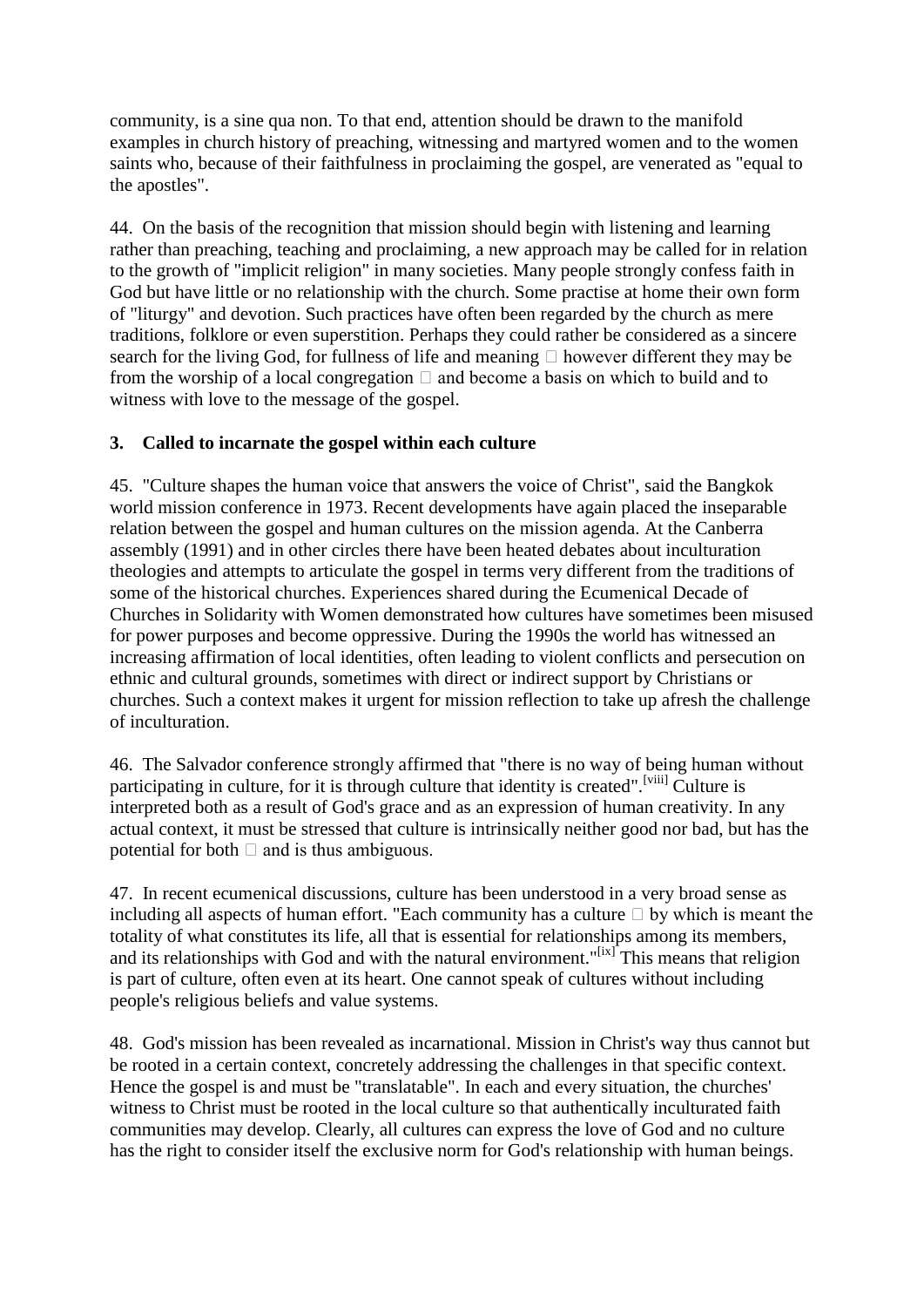49. When the gospel interacts authentically with a culture, it becomes rooted in that culture and opens up biblical and theological meaning for its time and place. The gospel will affirm some aspects of a culture, while challenging, critiquing and transforming others. Through such processes, cultures may be transfigured and become bearers of the gospel. At the same time, cultures nourish, illuminate, enrich and challenge the understanding and articulation of the gospel.

50. The gospel challenges aspects of cultures which produce or perpetuate injustice, suppress human rights or hinder a sustainable relationship towards creation. There is now need to go beyond certain inculturation theologies. Cultural and ethnic identity is a gift of God, but it must not be used to reject and oppress other identities. Identity should be defined not in opposition to, in competition with or in fear of others, but rather as complementary. "The gospel reconciles and unites people of all identities into a new community in which the primary and ultimate identity is identity in Jesus Christ (Gal. 3:28).<sup>"[x]</sup>

51. The debate over the inter-relation between the gospel and cultures has specific significance for indigenous peoples, who suffered greatly from missionary endeavours and colonial conquest, in the course of which their cultures and religions were described mostly as "pagan", in need of the gospel and "civilization". Later the terminology changed, but indigenous peoples were still considered mainly as "objects" of the churches' witness, as "poor" in need of economic or development aid. In more recent theologies, which affirmed "God's preferential option for the poor", marginalized people were indeed considered as bearers  $\Box$  that is, subjects  $\Box$  of a new mission movement from the so-called periphery to the centre. But these theologies still functioned on the basis of socio-economic categories, neglecting people's religious heritage. Now, indigenous peoples are challenging the churches to recognize the richness of their culture and spirituality, which emphasizes interconnectedness and reciprocity with the whole creation. They are asking the churches to work in real partnership with them, doing mission together as equals, in mutual sharing.

52. In any culture the message of Christ must be proclaimed in language and symbols adapted to that culture and in ways that are relevant to people's life experiences. There are different approaches to culturally sensitive evangelism. For some people and churches, such witness is implicit when churches regularly celebrate the liturgy, including in it, where appropriate, local cultural symbols. Others suggest that "a way of making non-intrusive contact with communities of other cultures is that of  $\Box$  presence'. An effort is first made to get to know and understand people in that community, and sincerely to listen to and learn from them... At the right time people could be invited to participate in the story of the gospel."<sup>[xi]</sup> In some cases the gospel may best be conveyed by silent solidarity or be revealed through a deeply spiritual way of life. In contexts which are hostile to the voicing of the gospel, witness could take place through providing "a  $\square$ safe space' for spirituality to germinate, where the Jesus story can be revealed".<sup>[xii]</sup> Others insist that in most contexts explicit testimony is called for  $\Box$  that there is no substitute for preaching the word, following the manifold impulses and dynamics of the Holy Spirit.

53. Attention should always be given to a holistic and balanced approach to the praxis of mission; the temptation to emphasize one aspect and ignore others should be avoided. Authentic evangelism must always include both witness and unconditional loving service. As San Antonio affirmed: "The  $\Box$ material gospel' and the  $\Box$ spiritual gospel' have to be one, as was true of the ministry of Jesus... There is no evangelism without solidarity; there is no Christian solidarity that does not involve sharing the message of God's coming reign."<sup>[xiii]</sup>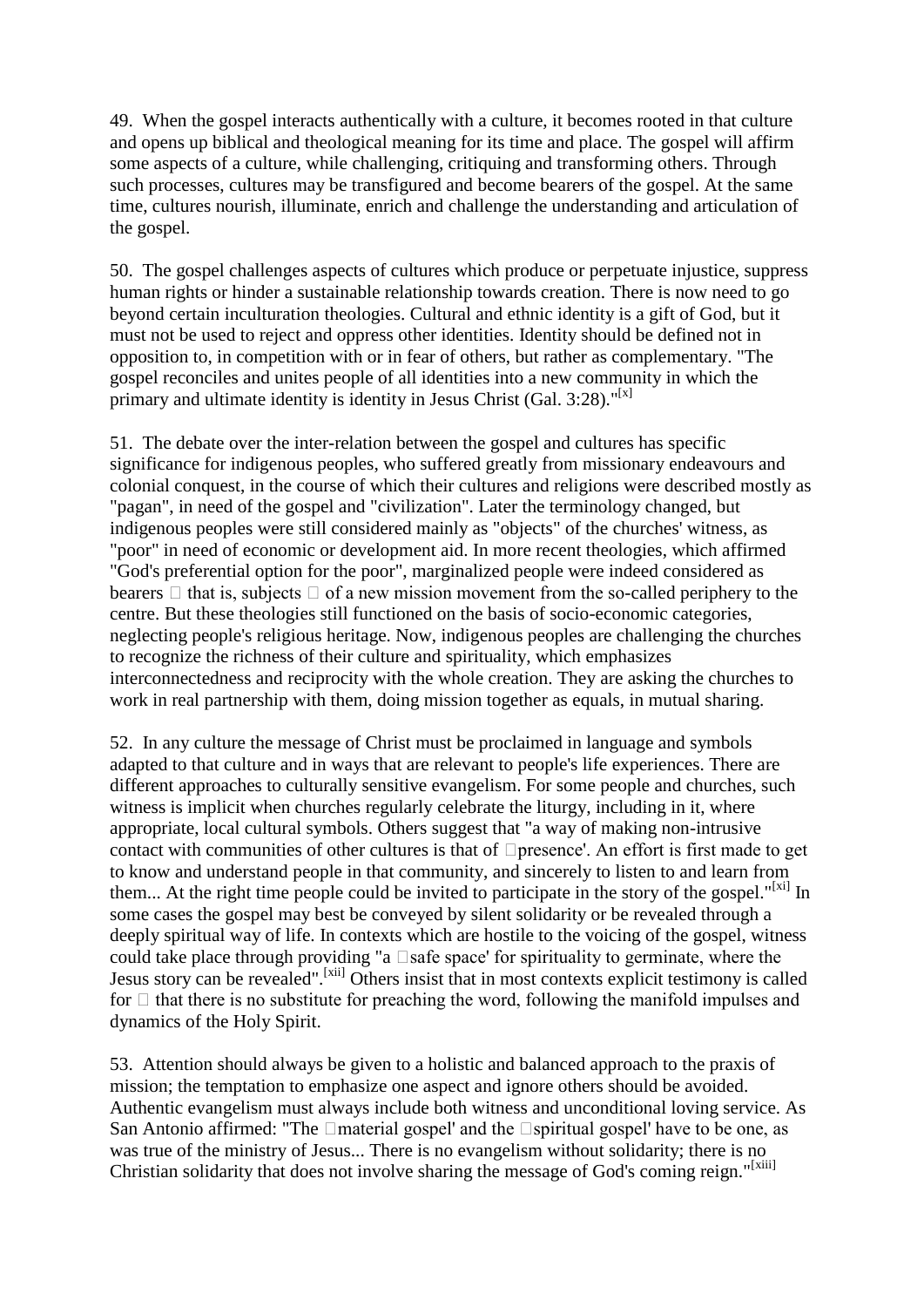54. Dynamic interactions between the gospel and cultures inevitably raise the question of syncretism, for each inculturation of the gospel touches beliefs, rites, religious community structures. Among churches the term "syncretism" is understood in different ways. For some, the integrity of the gospel message is diminished when it is fused with certain elements of the context in which it is being inculturated; they understand syncretism as betrayal of the gospel. For others, there can be no creative building up of communities and theologies in any culture without syncretism. The question then is whether a specific inculturation helps or hinders faithful witness to the gospel in its fullness.

55. Differences in interpretation have to do with the understanding of the term "gospel" and of the work of the Holy Spirit in various cultures. These questions must be handled carefully, since accusations of syncretism often reflect and reinforce power imbalances between churches. The Salvador conference pointed to the need for a framework for intercultural hermeneutics (theory of interpretation of the gospel). It further indicated the need for criteria for assessing in dialogue with other churches the appropriateness of particular contextual expressions of the gospel. Such criteria include: "faithfulness to God's self-disclosure in the totality of the scriptures; commitment to a life-style and action in harmony with the reign of God; openness to the wisdom of the communion of saints across space and time; [and] relevance to the context".<sup>[xiv]</sup>

### **4. Called to witness and dialogue**

56. The phenomenon of religious pluralism has become one of the most serious overall challenges to Christian mission for the coming century. Witness in multifaith societies has traditionally been considered a concern primarily of churches and missionaries in Africa, Asia, the Middle East and other parts of the world. In recent years, however, through increased migration, religious pluralism has become a global reality. In some places Christians enjoy freedom and live and cooperate with others in a spirit of mutual respect and understanding. In other places, however, there is growing religious intolerance.

57. In Europe and North America (traditionally Christian territories), the growing presence in local communities of people of other faiths poses serious challenges for the mission activities of the churches. Christians in historically multifaith societies have over the centuries gained experience of how to live and witness in such contexts. New challenges are arising even for them, however, in terms of how the Christian commitment to mission and evangelism may be affirmed with faithfulness to the gospel as well as love and respect for the other.

58. Such challenges inevitably raise theological questions concerning the nature of witness among people of other religious convictions, in relation to the nature of salvation itself. There is little consensus on this in the broader ecumenical movement. In the San Antonio and Salvador mission conferences, the situation was summarized through the following affirmations: "We cannot point to any other way of salvation than Jesus Christ; at the same time we cannot set limits to the saving power of God." $[xv]$  There is a tension between these two statements, a tension which has not yet been resolved.

59. Among people engaged in mission, there is a growing (though not unchallenged) recognition that God is at work outside the churches  $\Box$  though exactly *how* God is at work in any religious community is impossible to define. But people in mission do indeed discover "glimpses" of God's presence and activity among people of other religious traditions. Contemporary experience meets ancient tradition: early Christian theologians such as Justin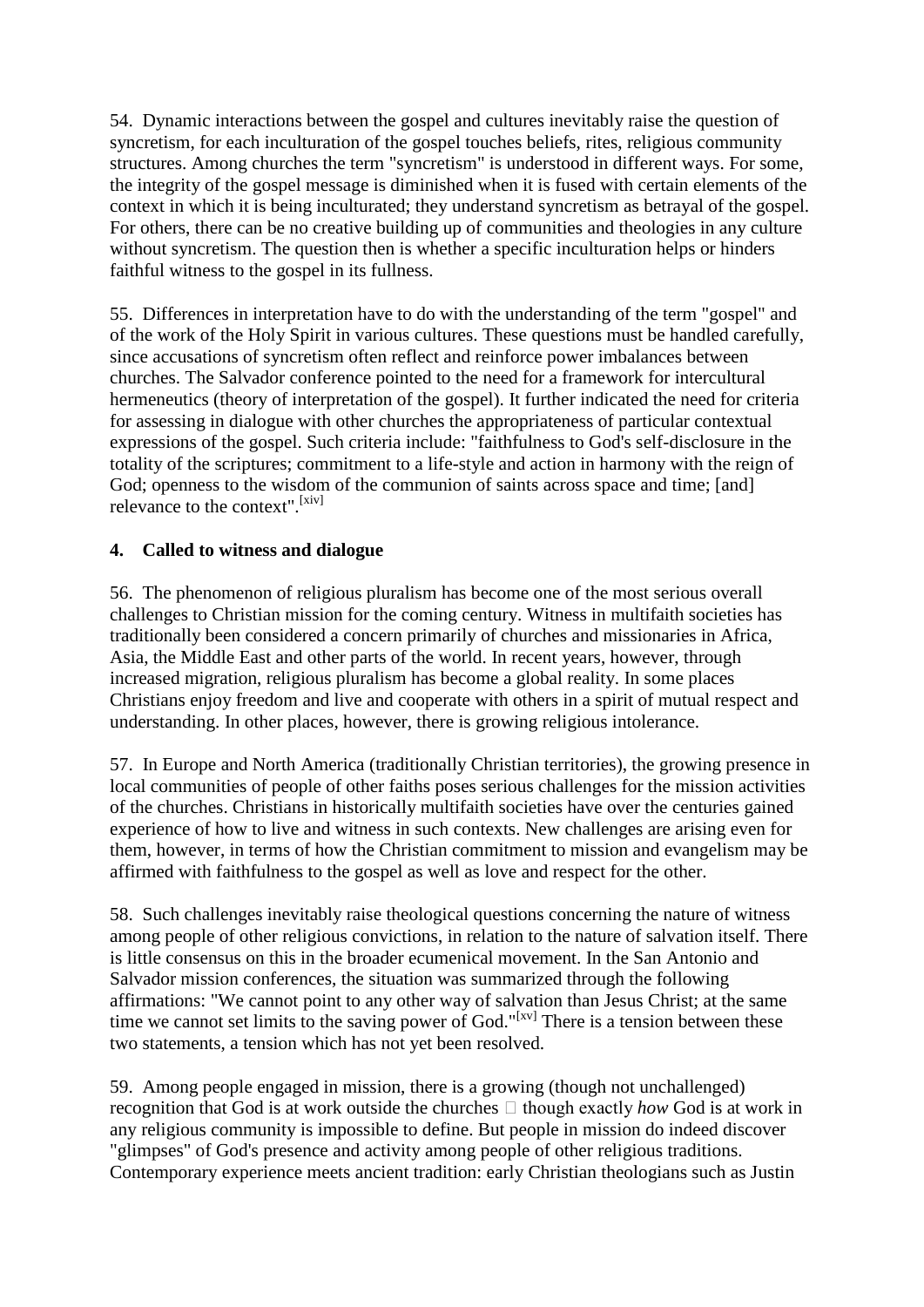Martyr spoke of "the seeds of the Word" among the cultures of the world; others, such as Eusebius of Caesarea, used the term "evangelical preparation", also referred to in Paul VI's encyclical on evangelism as well as in the Salvador texts.

60. Thus an open question requiring further reflection and sharing among Christians engaged in mission relates to the discernment of the signs of the Spirit's presence among people of other faiths or no faith. The Salvador conference hinted at such signs when pointing to expressions of love, values such as humility, openness to God and to others, as well as commitments to justice, solidarity and non-violent means of resolving conflict. Galatians 5:22-23, which speaks of the fruit of the Spirit, was cited as a helpful guide for this discernment.

61. In mission there is place both for the proclamation of the good news of Jesus Christ and for dialogue with people of other faiths. According to the situation and the charisms of Christians in that situation, the emphasis may differ. Many would claim, however, that the only proper mode of living in community is dialogical. Reaffirming the evangelistic mandate of Christians, the San Antonio conference pointed out that "our ministry of witness among people of other faiths presupposes our *presence* with them, *sensitivity* to their deepest faith commitments and experiences, *willingness* to be their servants for Christ's sake, *affirmation* of what God has done and is doing among them, and *love* for them... We are called to be *witnesses* to others, not judges of them."<sup>[xvi]</sup> If mission is to be in Christ's way, there cannot be evangelism without openness to others and readiness to discover his presence also where it is not expected.

62. On the other hand, there is no real dialogue if the religious identity and beliefs of the partners are not made clear. In that sense, it can be affirmed that witness precedes dialogue. To speak of evangelism means to emphasize the proclamation of God's offer of freedom and reconciliation, together with the invitation to join those who follow Christ and work for the reign of God. Dialogue is a form of witness to Jesus' commandment to love one's neighbour even one's enemy  $\Box$  and may be, in certain contexts, the only way to be faithful to a humble, kenotic style of mission, following Christ's vulnerable life in service, not domination.

#### **5. Called to proclaim the truth of the gospel**

63. One of the great challenges of our times  $\Box$  and one which touches the very heart of the Christian message  $\Box$  is the growing phenomenon of relativism, as developed especially among Western philosophers and scientists. In post-modern thinking, the notion of absolute and universal truth, whether in the political, social, economic or even religious realm, is drastically questioned or rejected. Truth is rather seen as a matter of individual discernment through a personal "pick-and-choose" preference, experience and decision. Rather than objective, universal and absolute "truth", there are "truths" parallel to and cohabiting with one another.

64. Such an understanding of and approach to truth not only influences much of day-to-day life in particularly the industrialized countries, but also has a deep impact on the churches' witness and on their participation in the ecumenical movement in general.

65. This approach challenges traditional patterns of Christian mission. People defending such a worldview plead for a new missionary understanding, style and praxis more appropriate to contemporary realities. They ask to give up the "arrogant" attitude of conveying Christianity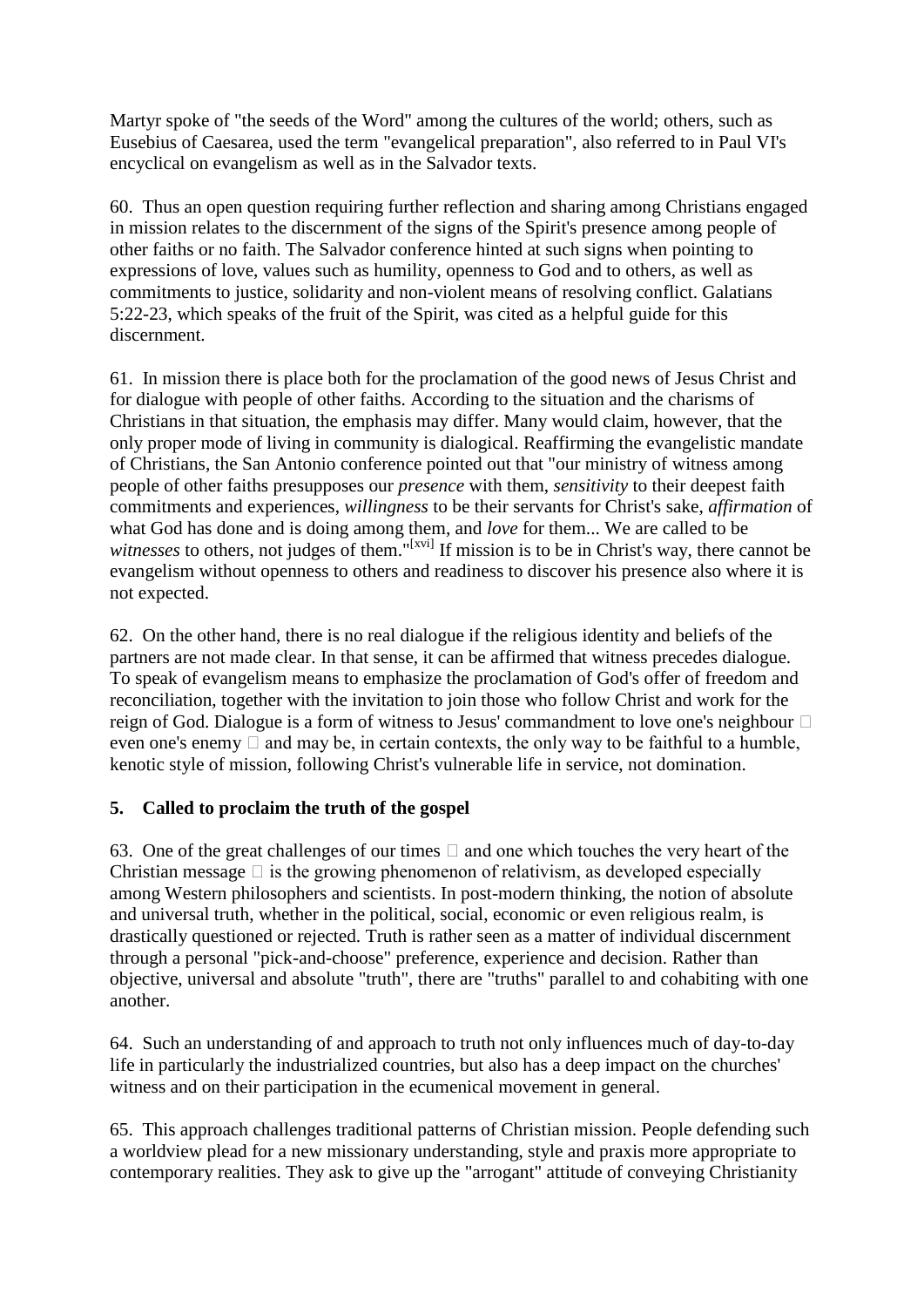as the only truth leading to salvation and request that it be presented rather more humbly and decently as one of many truths found in various religions or in creation in general. They argue that in theory these other truths have a similar value and final goal, with only personal choices making a qualitative difference between them.

66. In the ecumenical field, notions such as "unity", "consensus" and "apostolic truth" are questioned and, for some, have even acquired a pejorative connotation. A more recent ecumenical vision includes the search for a new paradigm and image which could accommodate a diversity of truths under the same roof without diluting or annihilating any in the process of trying to bring them into convergence, for the sake of reaching one common and binding apostolic truth.

67. Glimpses of directions and partial responses to the challenges raised by relativism have been proffered; sharper and more coherent responses are still needed. What is the relationship between the truth of the gospel that Christians are called to proclaim concerning the uniqueness of Jesus Christ, "the way, and the truth, and the life" (John 14:6), and the truth of "the gospel before the gospel", and what are the consequences for the unity of the church?

### **6. Called to witness in unity**

68. In recent decades the churches have become ever more aware of the necessity to engage in mission *together,* in cooperation and mutual accountability: hence mission partnerships have been established, some international mission structures transformed, and common projects undertaken. The same period, however, has seen an escalation of confessional rivalries and competition in mission in many parts of the world. These realities compel the ecumenical family to re-examine issues of mission in unity, cooperation among the churches, common witness and proselytism, and to work towards more responsible relationships in mission.

69. Common witness is "the witness that the churches, even while separated, bear together, especially through joint efforts, by manifesting whatever divine gifts of truth and life they already share and experience in common".<sup>[xvii]</sup> Authentic common witness presupposes respect for and understanding of other traditions and confessions. What should be emphasized is that which is common and can be done together, rather than the barriers which separate. There is more that unites the churches than separates them. These unifying elements should be looked for in building up witness in unity.

70. Mission and religious liberty, including the freedom to change one's religion or belief, are intrinsically related. Mission cannot be imposed by any means on anyone. On the other hand, one's own freedom must always respect, affirm and promote the freedom of others; it must not contravene the golden rule: "In everything do to others as you would have them do to you" (Matt. 7:12).

71. Proselytism, a positive term in early Christian times used to designate a person of another faith converting to Christianity, took in later centuries a negative connotation due to changes in content, motivation, spirit and methods of "evangelism". It is now generally used to mean "the encouragement of Christians who belong to a church to change their denominational allegiance, through ways and means that contradict the spirit of Christian love, violate the freedom of the human person and diminish trust in the Christian witness of the church".<sup>[xviii]</sup> Proselytism is "the corruption of witness".<sup>[xix]</sup>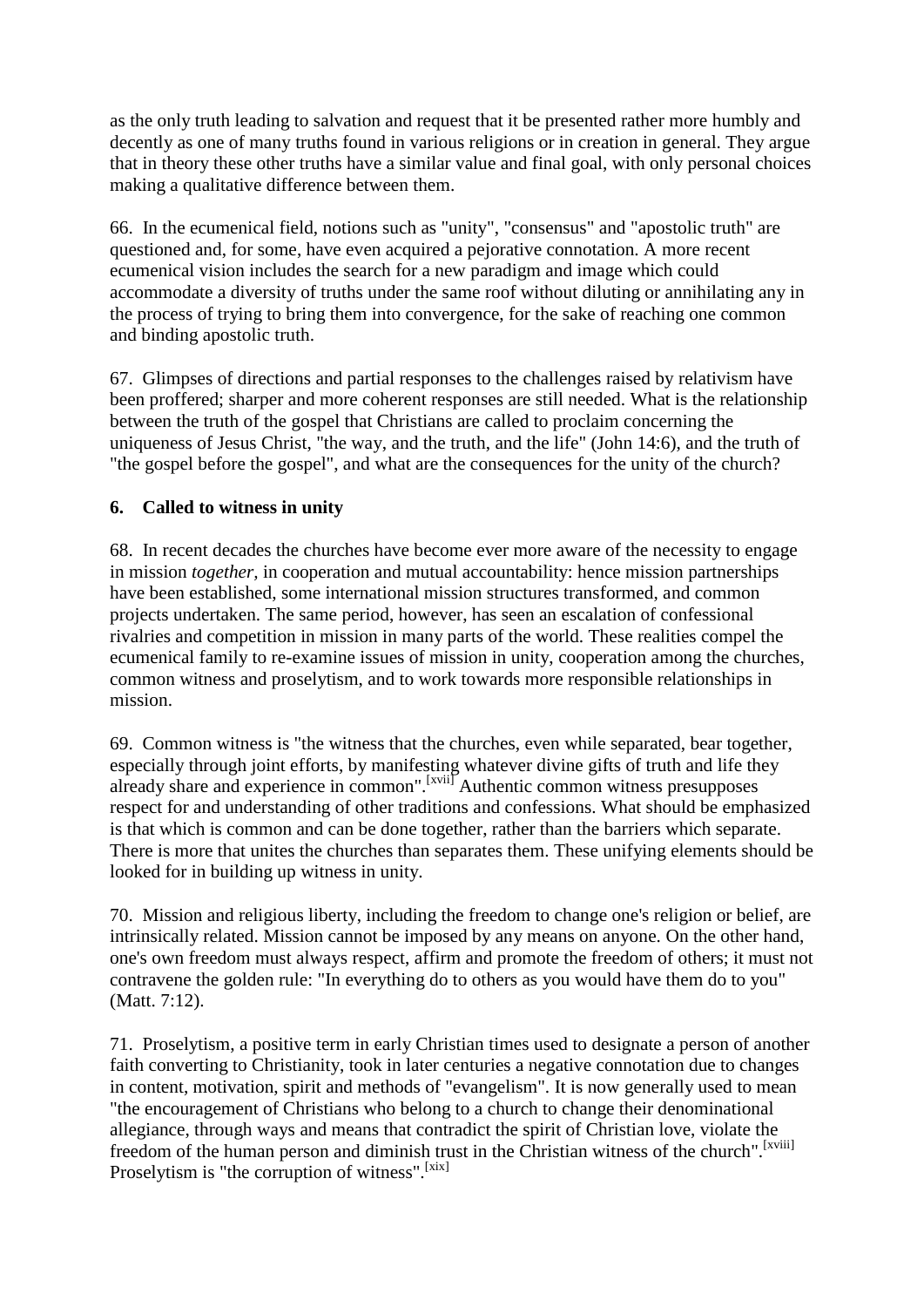72. Common witness is constructive: it enriches, challenges, strengthens and builds up solid Christian relationships and fellowship. Proselytism is a perversion of authentic Christian witness and thus a counterwitness. It does not build up but destroys. It brings about tensions, scandal and division, and is thus a destabilizing factor for the witness of the church in the world. It is always a wounding of koinonia, creating not koinonia but antagonistic parties.

73. As new contexts call for new initiatives in proclaiming the gospel in the face of common challenges, the churches are called to identify ways of witnessing in unity, of partnership and cooperation and of responsible relationships in mission. In order to reach such a mutually enriching missionary ethos, the churches must:

a) repent of past failures and reflect more self-critically on their ways of relating to one another and their methods of evangelizing;

b) renounce all forms of denominational competition and rivalry and the temptation to proselytize members of other Christian traditions;

c) avoid establishing parallel ecclesial structures, but rather stimulate, help and cooperate with the existing local churches in their evangelistic work;

d) condemn any manipulation of humanitarian assistance to individual Christians or churches to induce people into changing their denominational allegiance or to further the missionary goals of one church at the expense of another;

e) help people who are in process of changing their church allegiance to discern whether they are being guided by worthy or unworthy motives (such as social advancement or better life opportunities);

f) learn to "speak the truth in love" to one another when they consider others to be proselytizing or engaging in dishonest practices in evangelism.

74. This Christian fellowship and partnership will not be possible unless Christians and churches:

a) listen to one another in genuine dialogue aimed at overcoming ignorance, prejudices or misunderstandings, understanding their differences in the perspective of Christian unity and avoiding unjust accusations, polemics, disagreements and rejection;

b) ensure greater sharing of information and accountability in mission at all levels, including prior consultation with the church in an area to see what are the possibilities of missionary collaboration and witness in unity;

c) demonstrate willingness to learn from others  $\Box$  for example, from their dynamism, enthusiasm and joy in mission, their sense of community, their rejoicing in the Spirit, their spirituality;

d) make greater efforts for inner renewal in their own traditions and cultural contexts;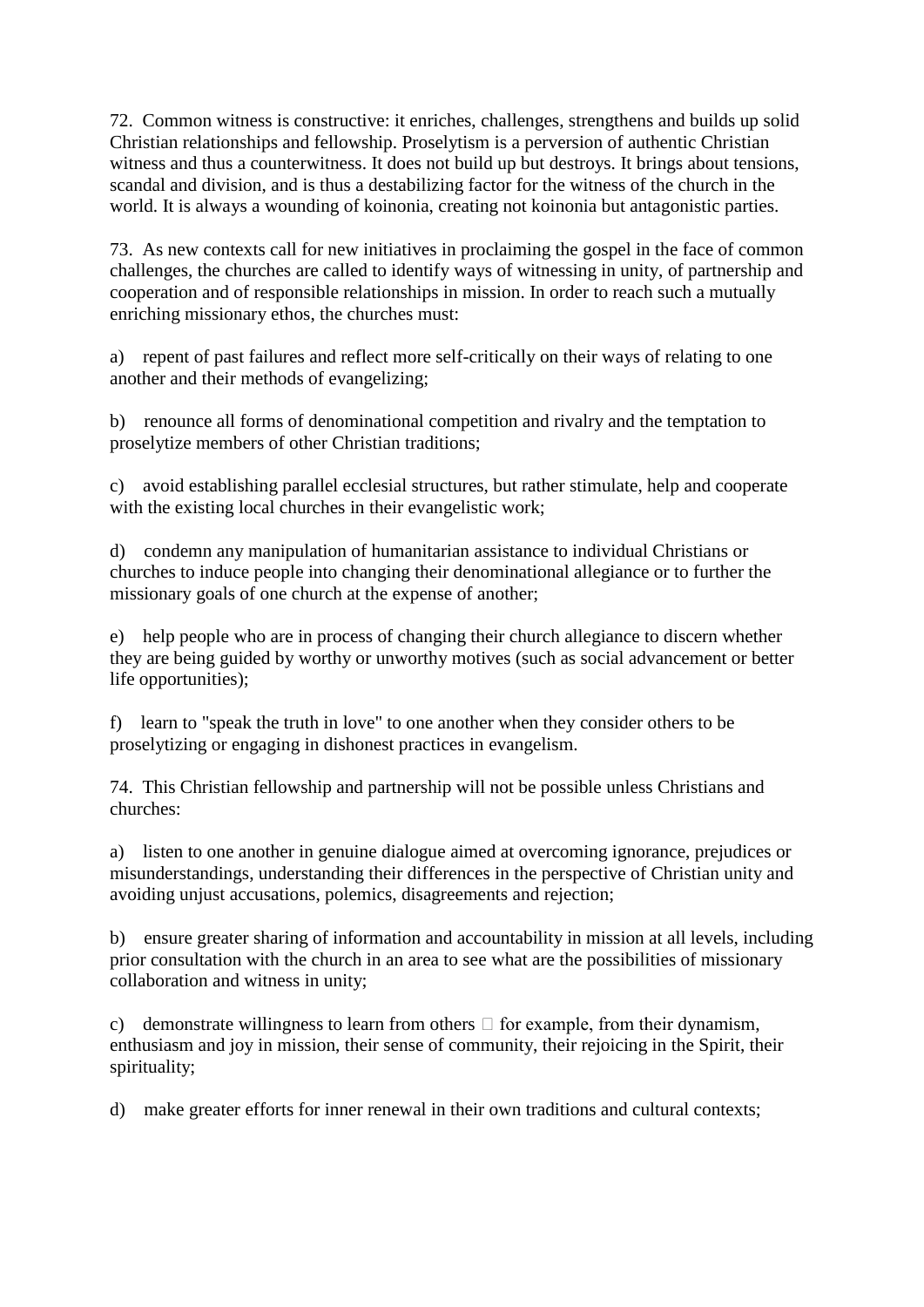e) make greater efforts to educate their own faithful in local congregations, Sunday schools, training centres and seminaries to respect and love members of other churches as sisters and brothers in Christ.

75. Ecumenical convictions on mission in unity may lead to the formulation of a **covenant** concerning relationships in mission. Among the basic convictions and commitments in mission which could be included are the following:

#### 76. *Convictions*

a) Mission begins in the heart of the triune God. The love which binds together the persons of the Holy Trinity overflows in a great outpouring of love for humankind and all creation.

b) God calls the church in Jesus Christ and empowers it by the Holy Spirit to be a partner in God's mission, bearing witness to the gospel of the love of God made clear in the life, death and resurrection of Jesus Christ, and inviting people to become disciples of Christ.

c) Christian mission involves a holistic response through evangelistic and diaconal work to reach out to people in their experience of exclusion, brokenness and meaninglessness. It involves the empowerment, affirmation and renewal of people in their hope for fullness of life.

d) All baptized Christians are commissioned to bear witness to the gospel of Christ and all are accountable to the body of Christ for their witness; all need to find a home in a local worshipping community through which to exercise their accountability to the body.

#### 77. *Commitments*

a) Impelled by the love of Christ, we commit ourselves to work to ensure that all our neighbours in every place, near and far, have the opportunity to hear and respond to the gospel of Jesus Christ.

b) We acknowledge that the primary responsibility for mission in any place rests with the church in that place.

c) Where missionaries or funds are sent by our church to a place where there is already a Christian church, that will be done in a negotiated, mutually acceptable, respectful arrangement, with equal participation of all parties in the decision-making process.

d) We acknowledge that in our partnerships all partners have gifts to offer and all have need to learn, receive and be enriched by the relationship; so the relationship must allow for the reciprocal sharing of both needs and gifts.

e) We acknowledge that all the churches' resources belong to God, and that the wealth of the rich has often been derived from the exploitation of others.

f) We commit ourselves to make the relationship on all sides as transparent as possible concerning finance, theology, personnel, struggles, dilemmas, fears, hopes, ideas, stories  $\Box$  and open sharing that builds trust.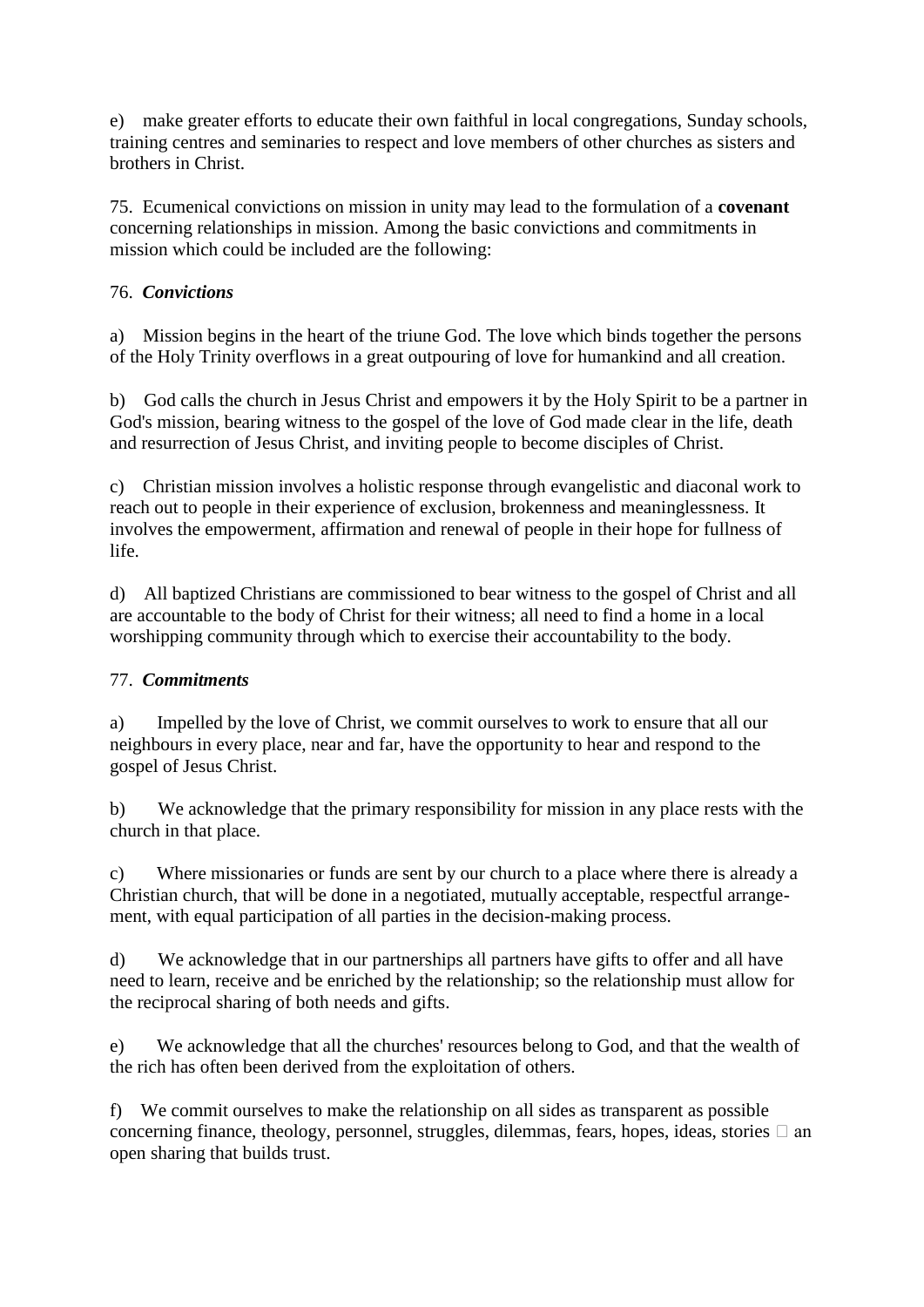g) We recognize that nearly every intercultural encounter between churches is marked with an unequal distribution of power. Money, material possessions, state connections, history and other factors affect the way churches relate to each other. In entering into relationships in mission, we commit ourselves to guard against misuse of power and to strive for just relationships.

h) We recognize that it is important not to create dependency. Partnerships must lead to interdependence. We will seek through our partnerships to enable the emergence of authentic local cultural responses to the gospel in terms of liturgies, hymns, rituals, structures, institutions, theological formulations.

i) We believe that mission and unity are inseparably related. We therefore commit ourselves to encourage collaboration and structural unity between our mission agencies and our own church, between mission agencies, and between mission agencies and our partner churches. Where several churches already exist in a given area we commit ourselves to deliberately fostering a council of churches.

j) We recognize that mission and evangelism have been carried on almost entirely along denominational lines. We commit ourselves to undertake mission ecumenically, both locally and abroad, wherever possible.

k) In developing international partnerships in mission, we commit ourselves to giving priority to building solidarity with excluded and suffering people and communities in their struggles for fullness of life.

#### **NOTES**

[i]. Cf. *Signs of the Spirit*  $\Box$  *Official Report of the Seventh Assembly, ed. Michael* Kinnamon, Geneva, WCC, 1991, p.100.

[ii]. *Mission and Evangelism: An Ecumenical Affirmation*, Geneva, WCC, 1982, p.1.

[iii]. *Towards Common Witness: A Call to Adopt Responsible Relationships in Mission and to Renounce Proselytism*, WCC, Geneva, 1997, pp.4-5.

[iv]. *Called to One Hope The Gospel in Diverse Cultures*, official report of the Conference on World Mission and Evangelism, Salvador, Brazil, 1996, ed. Christopher Duraisingh, Geneva, WCC, 1998, p.62.

[v]. *Proclaiming Christ Today*, report of an Orthodox-Evangelical consultation, Alexandria, Egypt, 1995, ed. Huibert van Beek and Georges Lemopoulos, Geneva, WCC, 1995, p.13.

[vi] Several commissioners expressed uneasiness because of the excessively negative description of globalisation in this part of the document.

[vii]. "The Lausanne Covenant", 1974, para. 6.

[viii]. Salvador report, p.31.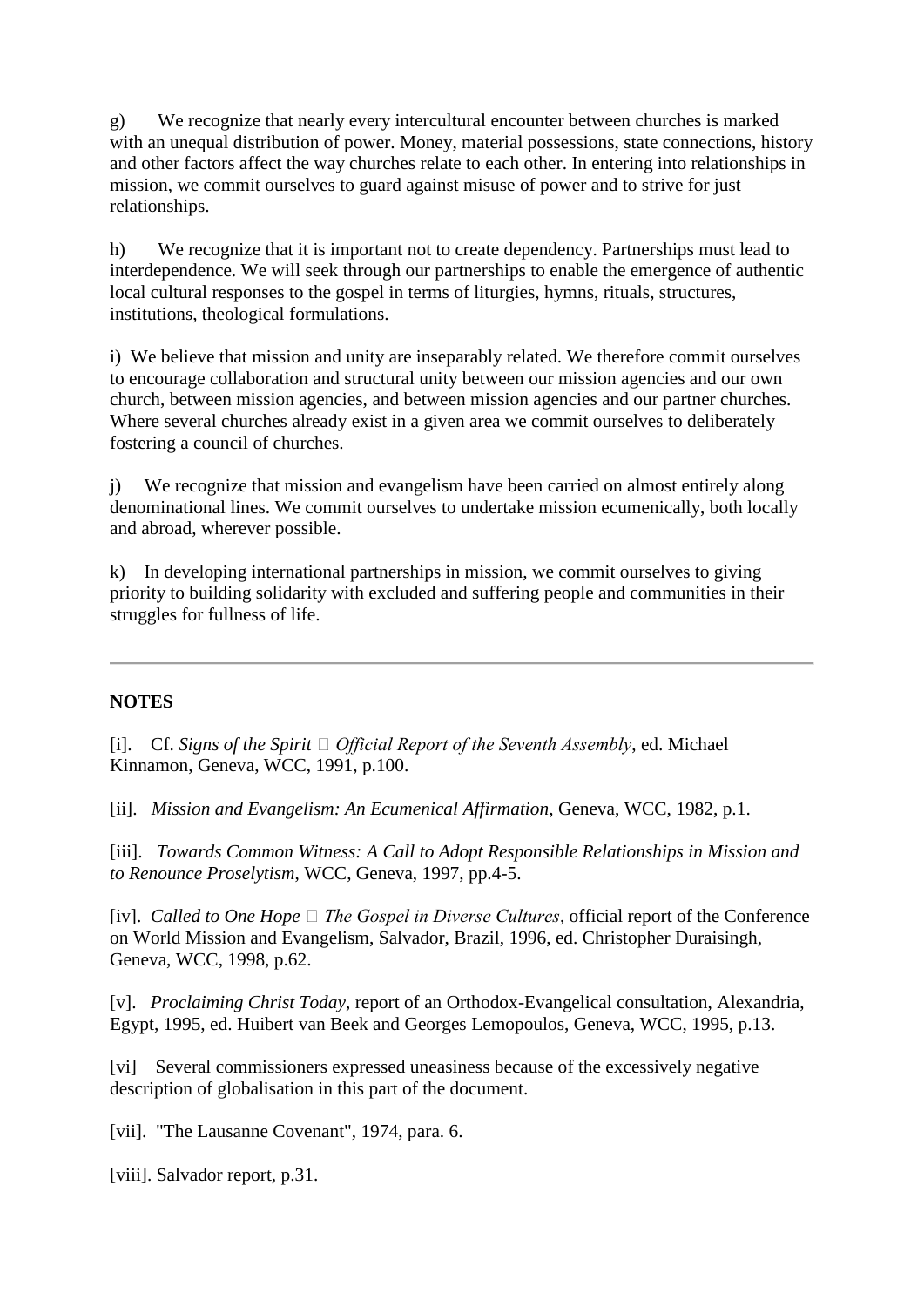[ix]. *The San Antonio Report*, official report of the Conference on World Mission and Evangelism, San Antonio, USA, 1989, ed. Frederick R. Wilson, Geneva, WCC, 1990, p.43.

[x]. Salvador report, p.46.

[xi]. *Ibid.*, p.38.

[xii]. *Ibid.*

 $\overline{a}$ 

[xiii]. San Antonio report, p.32.

[xiv]. Salvador report, p.67.

[xv]. Salvador report, p.62, quoting San Antonio report, p.32.

[xvi]. San Antonio report, p.26.

[xvii]. Thomas Stransky, "Common Witness", in *Dictionary of the Ecumenical Movement*, Geneva, WCC, 1991, p.197; quoted in *Towards Common Witness*, p.5.

[xviii]. Report of the Orthodox Consultation on "Mission and Proselytism", Sergiev Possad, Russia, 1995; quoted in *Towards Common Witness*, p.7.

[xix]. "Revised Report on  $\Box$ Christian Witness, Proselytism and Religious Liberty in the Setting of the World Council of Churches'", in *Minutes and Reports of the Central Committee of the World Council of Churches, St Andrews, Scotland, August 1960*, Geneva, WCC, 1960, p.214; quoted in *Towards Common Witness*, p.7. Statements and documents on common witness elaborated within the WCC framework include: *"Christian Witness, Proselytism and Religious Liberty in the Setting of the WCC"(New Delhi, 1961), "Common Witness and Proselytism"(1970), "Common Witness"(1982), "The Challenge of Proselytism and the Calling to Common Witness"(1995), and "Towards Common Witness: A Call to Adopt Responsible Relationships in Mission and to Renounce Proselytism"(1997).*

19. "We" means those persons or communities who are ready to make such commitments their own. The CWME Commission offers the document as a valuable resource for study and reflection.